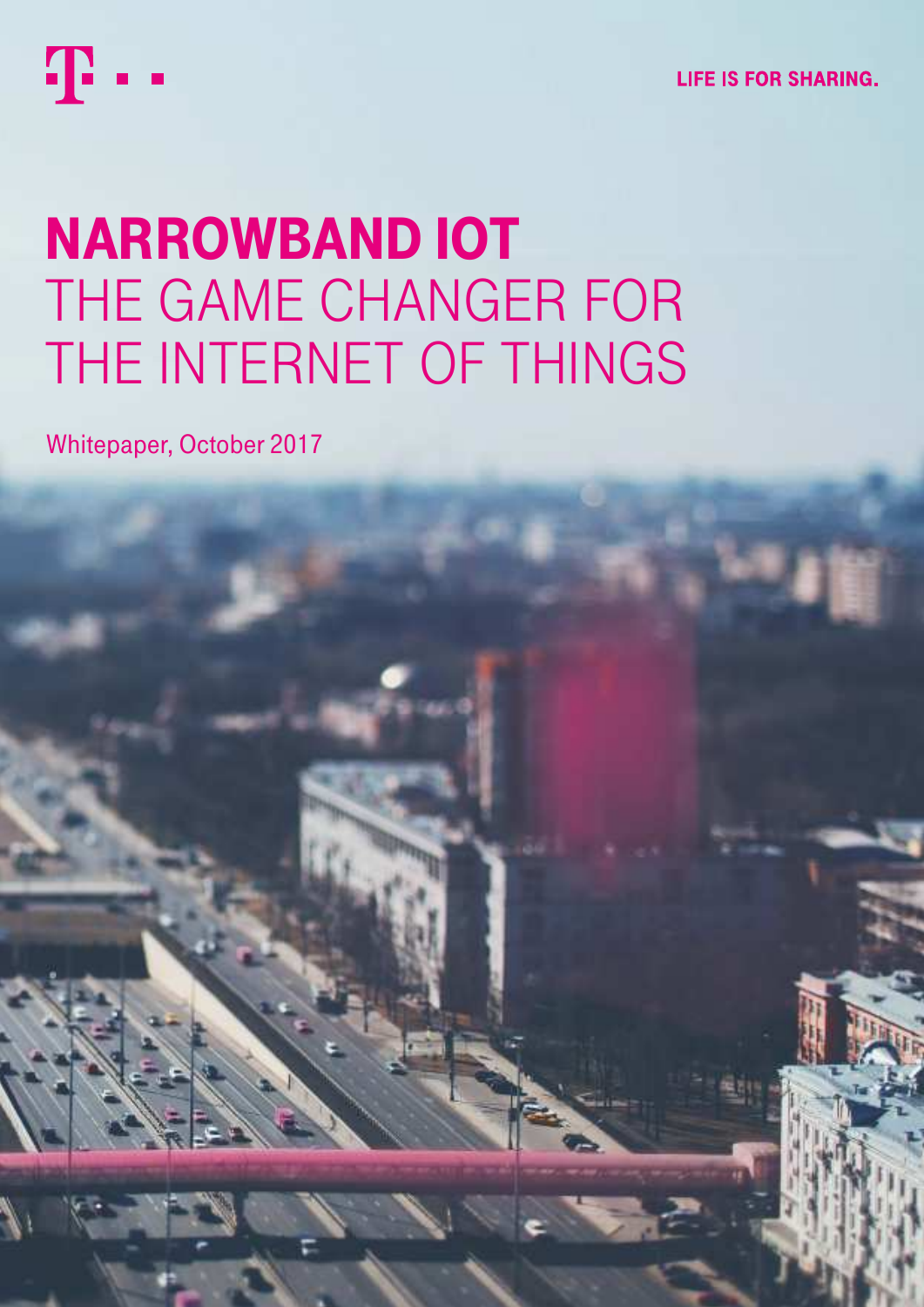# TABle Of CONTeNTs



### Picture 1: NB-IoT's core benefits



Billions of devices Up to 100x more devices per cell (compared to GSM)



Low data volume Bidirectional, infrequent transmission of low data volumes. Data rates  $600 b/s - 250 kbit/s<sup>1</sup>$ 



Low energy consumption Up to 10 years of batterypowered operation<sup>2</sup>



Deep indoor penetration +20 dB link budget (compared to GSM)

<sup>1</sup> Dependent on network utilization and signal strength  $10^{2}$  Assuming equivalent of 2 AA batteries and typical traffic pattern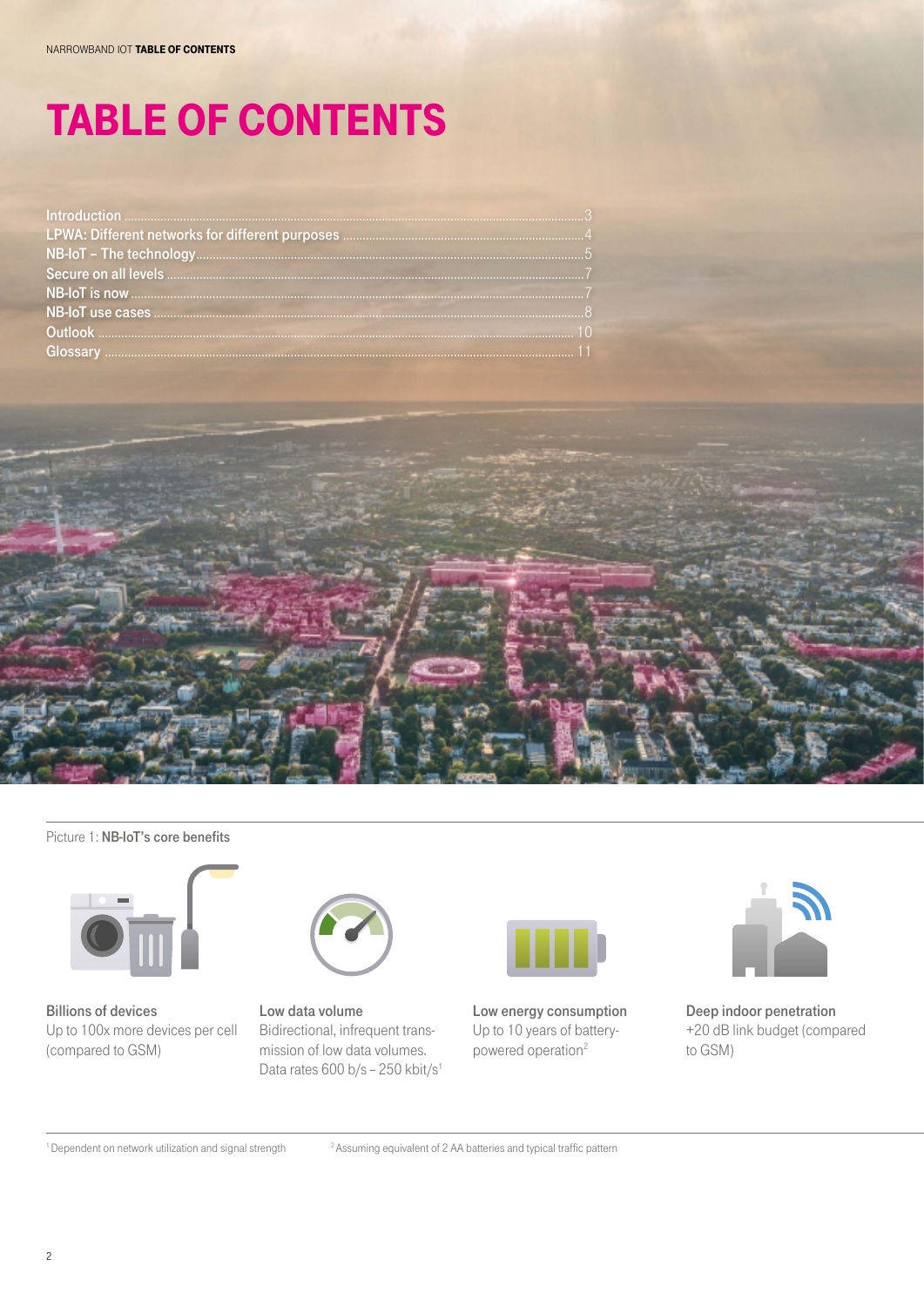## INTRODUCTION

The Internet of Things (IoT) is changing our world. Companies and cities all over the world are equipping physical objects with software, sensors and connectivity to merge them into a global network, the IoT. As things are becoming able to collect and exchange data, they emerge into new ecosystems across processes, industries and countries, enabling new services or whole new business models. Well-known IoT use cases include smart metering, goods tracking and equipment monitoring.

### UNlIke ANy OTheRs

But why use NarrowBand IoT (NB-IoT)? It is ideal for Low Power Wide Area (LPWA) systems, which is where many other technologies fail. Although there are existing mobile communications networks, these are not optimized for applications sending and receiving very small quantities of data. But that is exactly what many IoT devices do: infrequently exchange data with back-end systems. And while other technologies offer excellent outdoor coverage, their reception deep within buildings is often limited. Furthermore, commercially available wireless communication modules connecting to GSM, 3G or LTE mobile networks support a wide range of services. As many of them are not required for IoT use cases, they would just drive up the average hardware cost. Finally, a battery life of several years is often not feasible with such technologies, as neither the network nor the devices are designed to offer the necessary energy-saving mechanisms.

So, companies regularly deal with a myriad of challenges during their IoT deployments: high power consumption leads to frequent and costly maintenance routines for battery exchange or recharging. Insufficient coverage inside buildings limits the possibilities to develop new use cases. Sensors incapable of wide area communication require the setup of local gateways and a permanent maintenance of peripheral networks. The 3rd Generation Partnership Project (3GPP) – a worldwide alliance including Deutsche Telekom that focuses on standardizing mobile communications – vowed to tackle these challenges. In mid-2016, as part of its Release 13, it published a series of innovative cellular technologies optimized for the IoT. NarrowBand IoT (or LTE Cat-NB1) is one of these 3GPP-defined standards. It is a genuine game changer for IoT solution providers, as it expands the technical possibilities to make massive IoT deployments economically feasible.

### The NB-IOT DNA

Which qualities does NB-IoT actually possess? Catering to the low bandwidth requirements of many IoT use cases in industrial, public and consumer domains, its unique advantages include lower costs, reduced power consumption and deeper indoor coverage. Based on a global industry standard and operated within licensed spectrum, NarrowBand IoT addresses users' needs for international operations, stability, reliability, security, cost-effectiveness and high scalability. To drive and be a part of this exciting development, Deutsche Telekom is in the process of rolling out NB-IoT across numerous international markets and is involved in the development of related applications.



Low cost Radio module < 5 \$ (industry target), lower total cost of ownership



Plug & Play Direct connectivity of the sensor (no installation and maintenance of local networks /gateways required)



Worldwide standard Worldwide 3GPP industry standard on operator-managed networks in licensed spectrum



High security Proven LTE-like SIM-based security mechanisms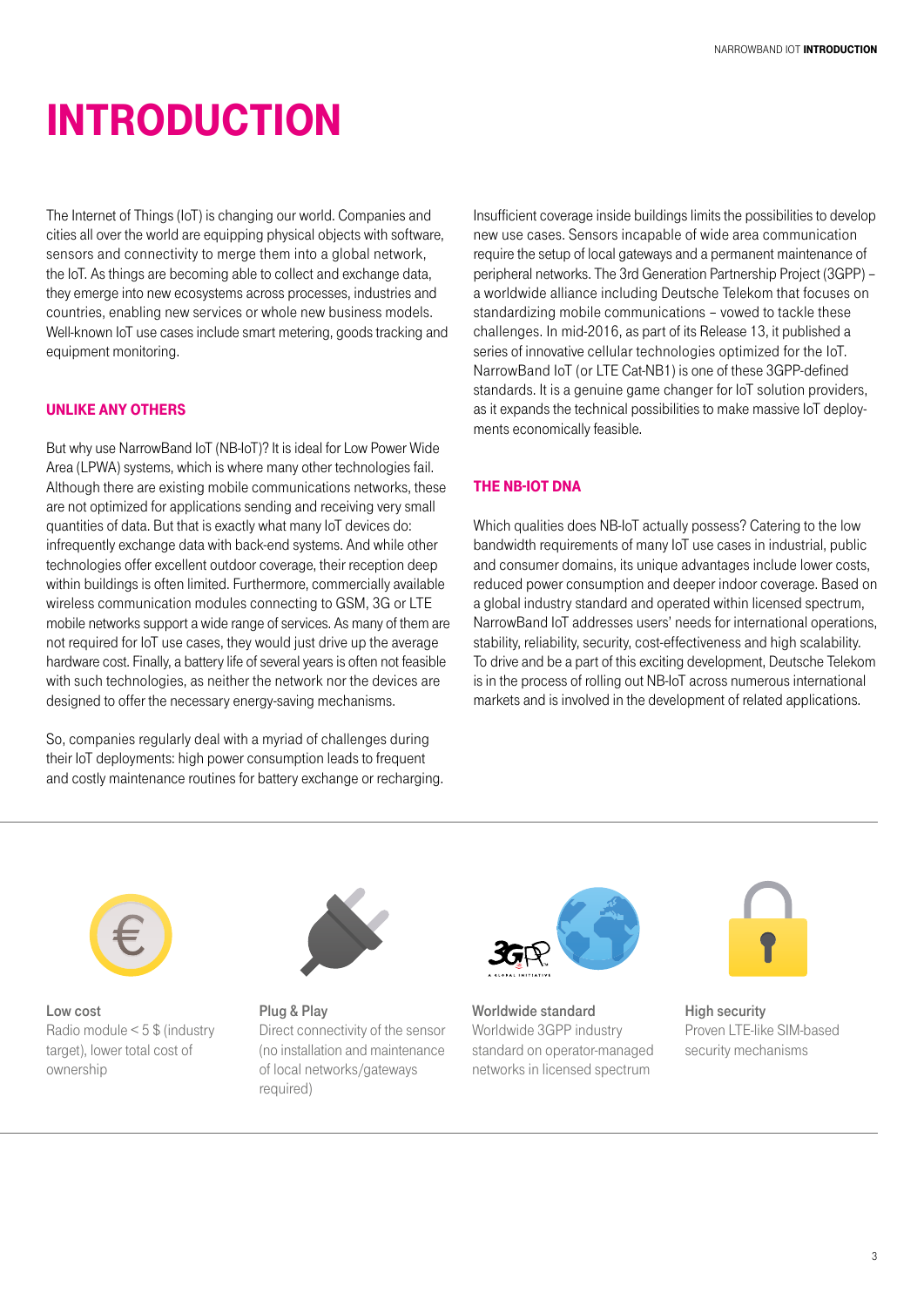## lPWA: DIffeReNT NeTWORks fOR DIffeReNT PURPOses

NB-IoT is not the only 3GPP-defined LPWA standard. Another example is Long Term Evolution for Machines (LTE-M), also referred to as LTE Cat-M1 or eMTC. Just like NB-IoT it serves as an extension of the current LTE standard and can transmit higher data rates than NB-IoT, but requires significantly more spectrum bandwidth and more complex hence more costly radio modules. The two technologies complement each other by meeting the needs of different IoT use cases.

Some other LPWA technologies have specifications that differ from NarrowBand IoT in a variety of ways, most notably standardization, required infrastructure and spectrum use. NB-IoT is using existing assets of LTE network operators such as sites, base stations, antennas, backhaul and their licensed spectrum. These licensed bands can handle a massive number of devices while remaining stable and avoiding interferences. They have high capacities and are thus highly reliable in their data transmission, hence contributing substantially to the attractiveness of NB-IoT. In contrast, if the number of connected devices increases, data transmission on unlicensed bands is likely to deteriorate (e.g. by interference). Moreover, as a global industry standard, NB-IoT benefits from a large ecosystem of chipset and device manufacturers, which ultimately reduces the risk of vendor lock-in, a problem which can occur with proprietary technologies.

Which technologies can enable a massive deployment of IoT applications? This is the question most users ask when choosing a network.

### sCAlABIlITy Is key

Scalability is one of the notable features of cellular networks, in which mobile network operators (MNOs) can manage their own capacities alongside existing LTE networks. In contrast, proprietary technologies like e.g. LoRa and Sigfox need dedicated gateways and networks, operated by different companies across countries and urban regions. Arguably, MNOs are better suited to operate reliable and secure networks and platforms for IoT applications fulfilling the need for data security and high capacities. As an industry standard currently being rolled out all over the world including the US and the Chinese market, where all three mobile operators are rapidly expanding their networks, NB-IoT benefits from decreasing module costs thanks to increasing production scale.

### Table 1: Overview of IoT transmission technologies

|                                             | <b>LTE Cat-1</b>                                                              | <b>LTE-M</b>                                                   | <b>NB-IoT</b>                  | <b>LoRa</b>                  | <b>Sigfox</b>                      |
|---------------------------------------------|-------------------------------------------------------------------------------|----------------------------------------------------------------|--------------------------------|------------------------------|------------------------------------|
| Spectrum                                    | Licensed                                                                      | Licensed                                                       | Licensed                       | Unlicensed                   | Unlicensed                         |
| Bandwidth                                   | 20 MHz                                                                        | 1.4 MHz                                                        | 180 kHz                        | 125 - 500 kHz                | 200 kHz                            |
| <b>Bidirectional Data Transfer</b>          | Full duplex                                                                   | Half duplex<br>& full duplex                                   | Half duplex                    | Half duplex                  | Half duplex                        |
| Peak Data Rate                              | 10 Mbps (DL)<br>5 Mbps (UL)                                                   | 1 Mbps (DL)<br>1 Mbps (UL)                                     | 250 kbps (DL)<br>230 kbps (UL) | 50 kbps (DL)<br>50 kbps (UL) | $0,6$ kbps (DL)<br>$0,1$ kbps (UL) |
| <b>Typical Downlink Daily Throughput</b>    | Limited only by battery power, radio signaling condition and commercial terms |                                                                | $\sim$ 200 B                   | $~\sim$ 24 B                 |                                    |
| <b>Typical Uplink Daily Throughput</b>      |                                                                               | (e.g. monthly data volume, amount of messages/size per period) | $\sim$ 200 kB                  | $~\sim$ 1,64 kB              |                                    |
| Max. Coupling Loss (vs. GSM)                | 144 dB<br>(0 dB)                                                              | 156 dB<br>$(+12 dB)$                                           | 164 dB<br>$(+20 dB)$           | 157 dB<br>$(+13 dB)$         | 153 dB<br>$(+9 dB)$                |
| <b>Expected Module Cost</b>                 | >10S                                                                          | $< 10$ \$                                                      | $< 5$ \$                       | $< 7$ \$                     | $<3$ \$                            |
| Expected Max. Battery Lifetime <sup>1</sup> | $3 - 5$ years                                                                 | $5 - 10$ years                                                 | $10+$ years                    | $10 + \text{years}$          | $10+$ years                        |

<sup>1</sup> Assuming typical traffic pattern and battery size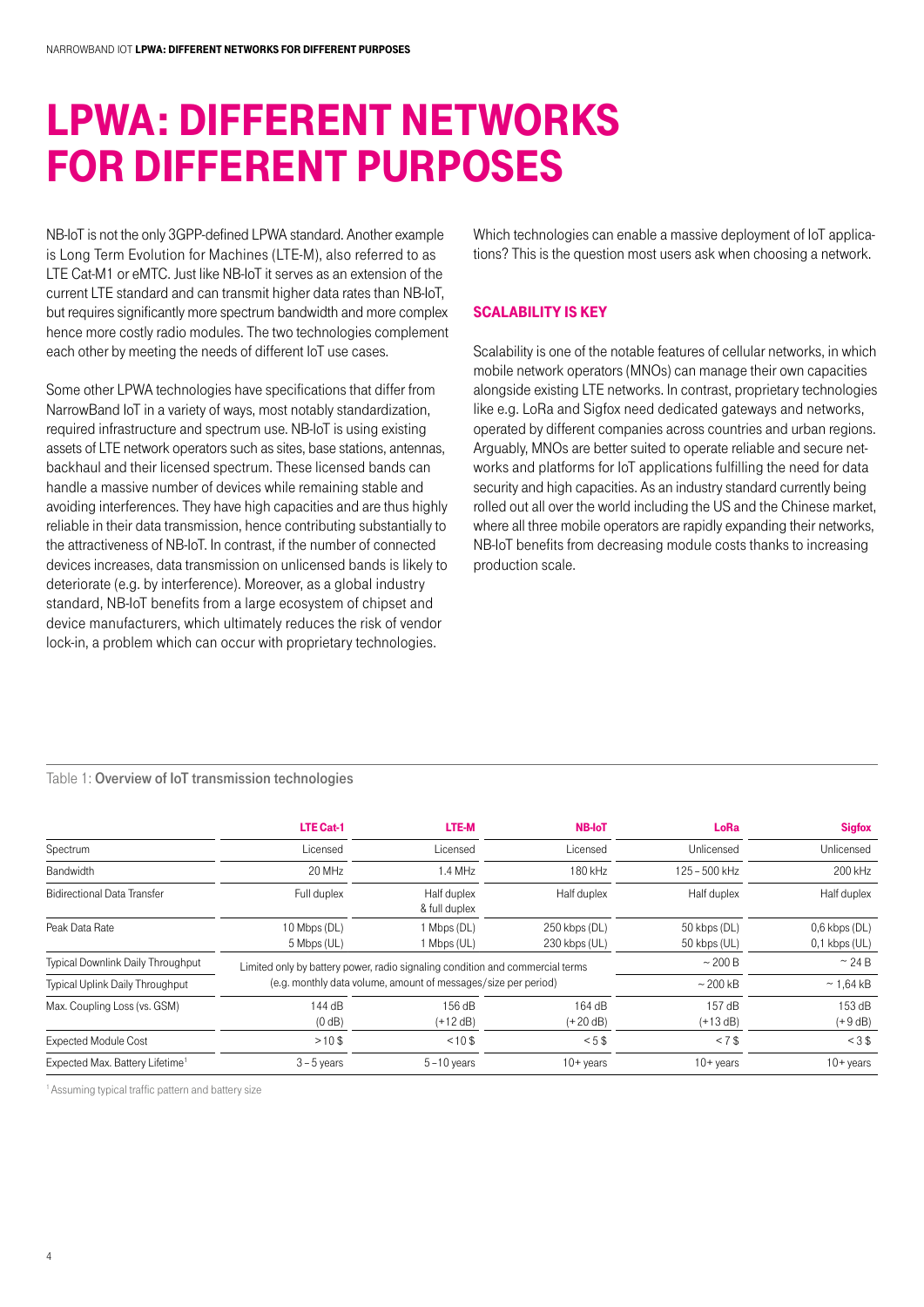# NB-IOT – The TeChNOlOgy

Apart from the bandwidth it uses, there is nothing narrow about NarrowBand IoT. In fact, this new Low Power Wide Area technology enables a very broad range of new IoT applications. But which of its technical capabilities make this possible?

### PeRfORmANCe BeNefITs

NB-IoT is based on the LTE technology, whereas some features of its specification deemed unnecessary for LPWA needs have been stripped out. Due to this, NB-IoT is able to provide unique advantages that other technologies like 2G, 3G or LTE cannot achieve or could only do so at great cost. So, how exactly does NB-IoT gain its capability of long battery lifetime, deeper indoor coverage and low module cost?

Operating for many years on batteries is one of NB-IoT's biggest benefits. To enable this, NB-IoT chipsets are optimized to focus only on radio features relevant to the devices used. Signaling and overhead is reduced so that data can be transferred more efficiently directly over the control plane – a feature referred to Data over Non-Access Stratum (DoNAS). Moreover, key 3GPP features such as Power Saving Mode (PSM) put modules into a sleep mode with very low energy consumption (consuming only a very low current of a few μA) while sending occasional tracking area update (TAU) messages to keep them registered at the network to avoid the need for re-registration upon wake-up. The Long Periodic TAU feature allows modules to extend the duration between these tracking messages up to several weeks, hence increasing the sleep intervals. The extended Discontinuous Reception (eDRX) feature offers a longer low-power paging mode to allow the devices to receive downlink data from the server, while no uplink data is being sent. Generally, any device is able to request and control PSM, long periodic TAU and eDRX to optimize its energy consumption according to its use.

Deep indoor coverage is another great NB-IoT benefit. This is achieved by a higher power density, as radio transmissions are concentrated into a narrower carrier bandwidth of just 180 kHz. The Coverage Enhancement (CE) feature additionally offers the capability to repeat the transmission of a message if needed due to poor coverage conditions however, at the expense of a lower data rate. Proprietary technologies operating on unlicensed spectrum, in contrast, are legally limited in the number of repetitions (due to prescribed duty cycles), which impede effective indoor coverage.

A cost of less than 5 US dollars per NB-IoT module is the specified industry target and expected to be reached within the next years. To ensure this, a range of unnecessary LTE features has been eliminated to its bill of materials (BoM). By waiving carrier aggregation, voice support, multi-stream transmissions for both downlink and uplink, parallel processing, connected mode mobility measurements, turbo decoders and inter- and intra-RAT handovers, the modules can be produced more cost-effectively than regular LTE, 3G or GSM modules.

### The ThRee PIllARs Of PeRfORmANCe

The technical performance of an NB-IoT device is influenced by three factors: battery lifetime, traffic profile and coverage condition.



To determine the effectiveness of a NarrowBand IoT application, the following questions apply:

- ¡ Coverage condition: Where is the device located, e.g. deep within a building? The answer indicates whether CE level 0, 1, or 2 is required to establish connectivity.
- Traffic profile: How often should the IoT device send data to the server (uplink traffic)? How large is the average traffic payload? What about downlink traffic (e.g. commands for IoT devices, firmware updates)?
- Battery lifetime: How long should the battery be able to power the IoT device? What type of battery is required?

These factors are interdependent and therefore require a trade-off. Depending on which of them is the most important for an application, users have to accept concessions on the others. For example, an IoT device located deep within the basement of a building (assuming CE level 2 is needed), sending numerous messages an hour will typically not reach a 10-year battery life.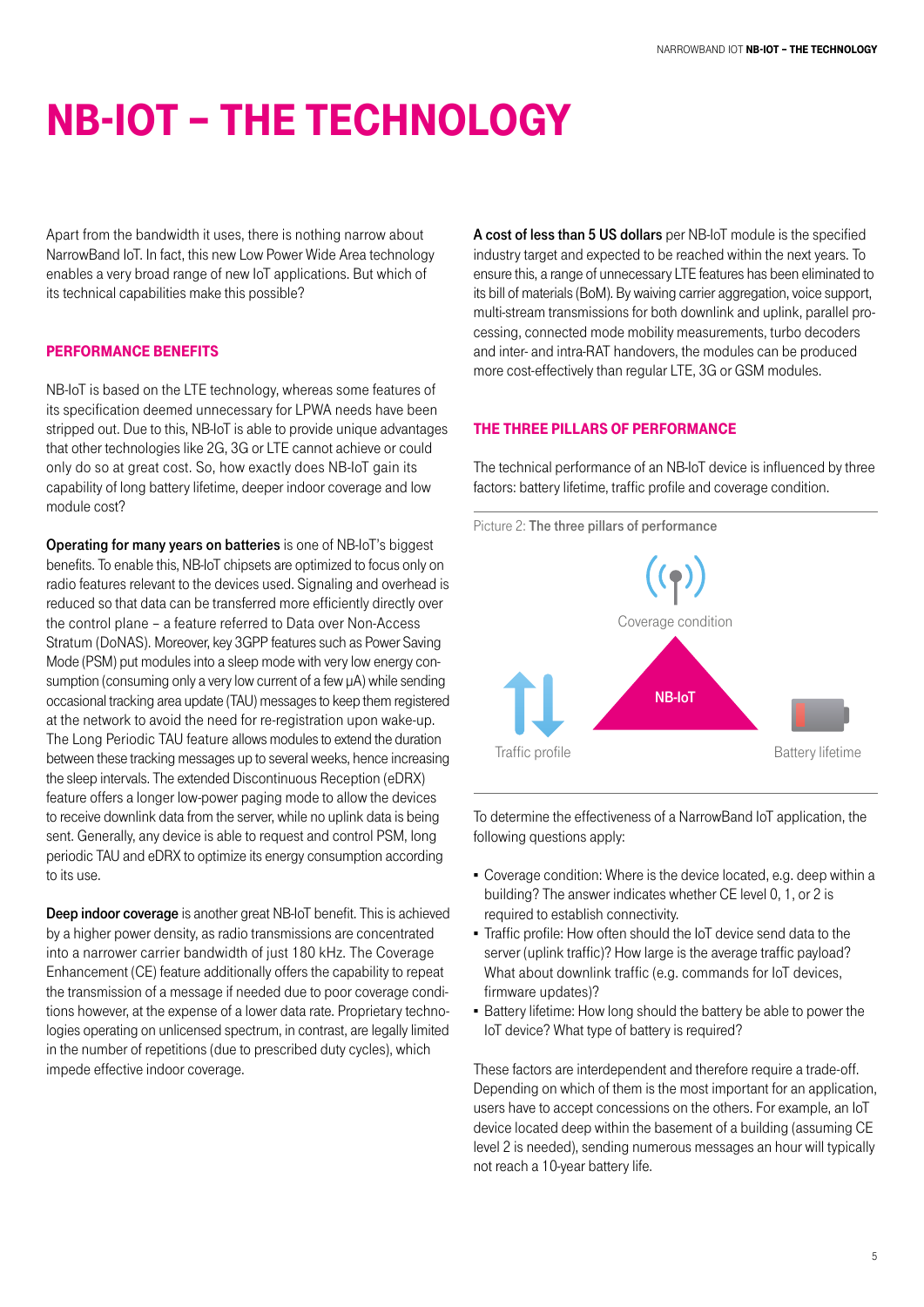### The NB-IOT NeTWORk

NB-IoT is based on LTE, therefore it can also be easily integrated into existing LTE infrastructure. Most of the time, operators can deploy it in their LTE radio access network by simple software upgrades. In addition to these, a few components specified by the 3GPP for NB-IoT need to be set up, e.g. core network elements such as the C-SGN.

As NB-IoT can be deployed both in the GSM or the LTE spectrum, no additional spectrum licenses are needed. It supports different spectral operation modes, making its deployment flexible and adaptable to different regional network implementations, e.g. stand-alone, guard band or in-band operation.

Any device using NB-IoT requires a specific NB-IoT radio module or chipset as well as a SIM card to benefit from LTE-like security. A standardized SIM profile also allows international usage of NB-IoT on the networks of foreign mobile network operators. Many different form factors are supported, including the M2M Form Factor (MFF). However, several providers like Deutsche Telekom do currently not support eSIM (eUICC) due to its high costs, which would not fit in with NB-IoT's low-cost business model.

Picture 3: Data transmission on an NB-IoT network

There are two possibilities for data transmission between Narrow-Band IoT devices and the respective application server:

- **1. IP:** Depending on the capabilities of the radio module and the operator, IPv4 and IPv6 are supported. Here, UDP is the common and recommended transport protocol. On the air interface, TCP is in principle supported for NB-IoT (and specified in the 3GPP standard), but not recommended due to the resulting higher data volume. Likewise, HTTP and HTTPS over the air interface cannot reasonably be implemented, because they rely on TCP and demand additional data volume for their overhead.
- 2. Non-IP: If possible, a non-IP based data transmission is recommended for NB-IoT because it reduces the transmitted data volume (since overhead is saved). The data of the device is then forwarded by the network to the application via IP. Data can only be sent to one target IP address (server), further increasing the security of the device by reducing the risk of fraud.

In all cases, application protocols like MQTT, MQTT-SN, COAP and oneM2M can be used.

In general, operator-managed networks allow reliable data connections with no geographical restrictions, as every device has a direct wide area connection. In comparison: For technologies using local or mesh networks, many peripheral gateways must be managed. This can increase the total cost of ownership.



### address supported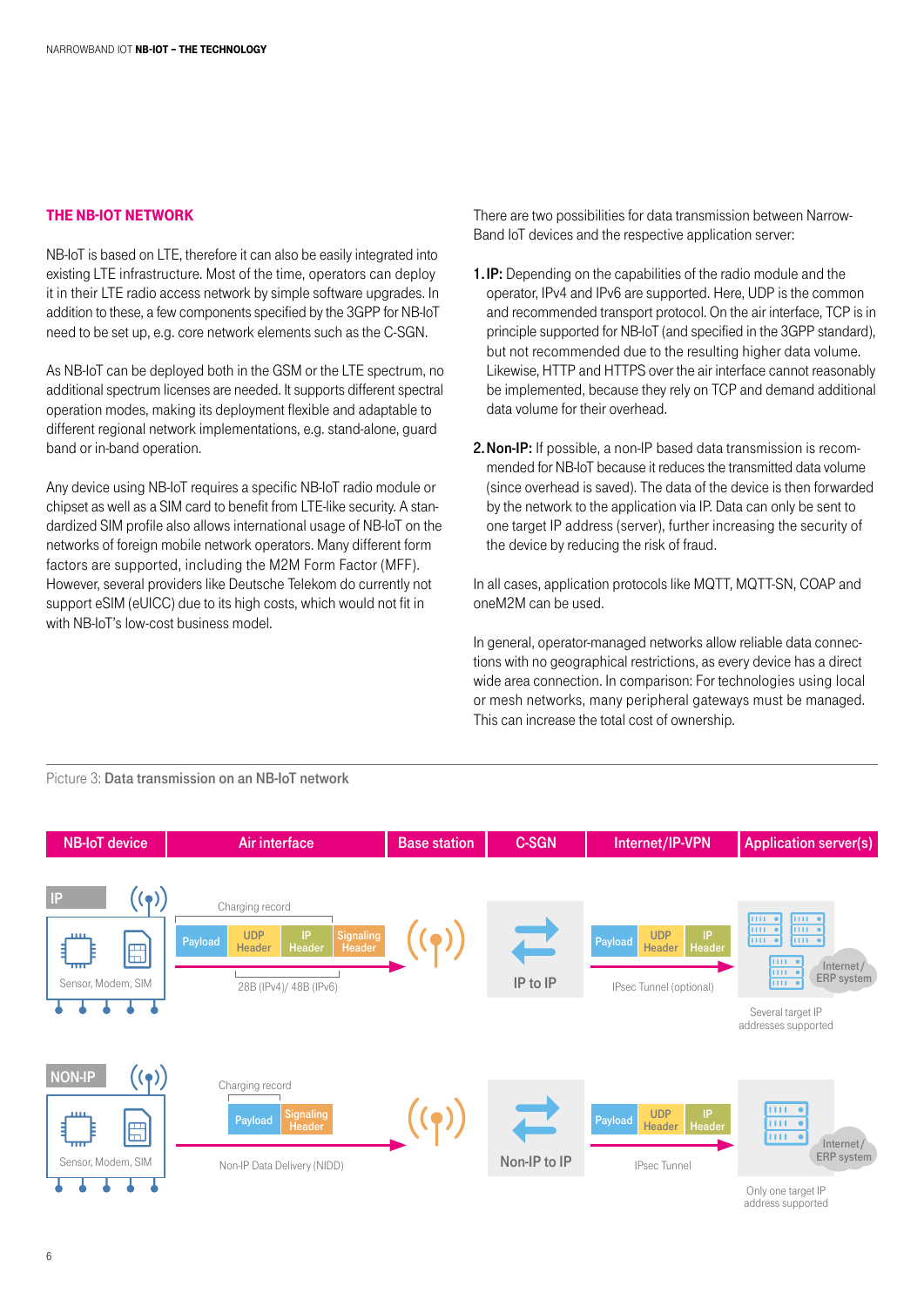## seCURe ON All levels

NB-IoT is a worldwide standardized technology featuring 3GPP LTE security mechanisms, offering a high security level for its applications.

- **Integrity and authentication:** When accessing the NB-IoT network, the identities of both the subscriber or device and the network are verified. This so-called mutual authentication of the infrastructure is done via the SIM card, on which sensitive credentials and subscriber data are stored and protected against unauthorized access. Integrity of the transmitted data is ensured by means of a specially generated key, independent of the encryption function. Compared to other technologies, NB-IoT uses longer encryption keys (128 to 256 bits) to increase the security level. A manipulation of the data is reliably detectable by the device and the C-SGN.
- Confidentiality: User data is encrypted between the NB-IoT modem and the core network using a separately generated key and algorithm. Between the core network (C-SGN) and the application server, data traffic is protected via an IPsec tunnel, so the device cannot be reached from the Internet. Furthermore, the user can choose to encrypt or hash the data end-to-end from the client application on the device up to the server or ERP system.

**- Availability:** Deutsche Telekom's NB-IoT network is operated alongside existing LTE networks. Therefore it benefits from a proven infrastructure and long year operating experience. Its European C-SGN is geo-redundant and therefore highly available. For a further enhancement of availability levels, redundant connections from the core network to the application server are also possible.

Overall, NarrowBand IoT provides a higher security than proprietary technologies, as its protection measures cover all aspects from the UICC in the device to the application servers. Being a global industry standard, NB-IoT (just like LTE) benefits from a large international ecosystem of vendors and other experts to constantly review and enhance security functions and algorithms as new threats arise. As part of its corporate identity, Deutsche Telekom seeks to protect its customers and its assets to the greatest extent possible.

## NB-IOT Is NOW

Deutsche Telekom became the first network operator to launch NB-IoT in Germany, where services on live networks are currently available. In the Netherlands, the world's first NB-IoT network with countrywide coverage has already been achieved in May 2017. NB-IoT rollout has also started in several further European countries. In the US, T-Mobile expects to launch the continent's first commercial NB-IoT network in Las Vegas this autumn and plans to establish countrywide coverage by mid-2018.

Deutsche Telekom enables customers, partners and other interested parties to easily start using the new network by offering entry packages to prototype NB-IoT solutions and pilot them in their markets. For this purpose Deutsche Telekom has started its NB-IoT Prototyping Hub already in 2016. Together with its incubator hub:raum, innovative start-ups and established solution providers have developed and tested prototypes in IoT labs in Bonn, Berlin and Krakow, contributing to an early stimulation of the market. Additionally, the WARP NB-IoT Program by hub:raum Krakow and Deutsche Telekom provides an industry ecosystem, enabling start-ups, B2B partners and customers to develop NB-IoT applications and solutions at an early stage.

Deutsche Telekom is also eager to share its best practices in NB-IoT solution design. IoT Solution Guidelines, available to customers and partners, provide insights regarding the network's parameterization, tricks that can be used for power optimization in NB-IoT enabled hardware and device application design. These guidelines also cover security requirements for embedded devices and IoT solutions.

At the time of the first commercial launches, radio modules were only available from a few vendors. In an active exchange with further vendors, Deutsche Telekom was pushing the development of modules and chipsets from the very beginning, so the first modules are expected to be fully certified by the end of 2017.

Deutsche Telekom has also been one of the key driving companies in extending the Global Certification Forum's (GCF) certification scheme to NB-IoT. GCF certification now includes simulator-based conformance testing with 3GPP NB-IoT test cases and live network testing based on GSMA specifications. One missing piece of the puzzle so far was the availability of live networks for GCF NB-IoT field validation. This gap has now been closed with Deutsche Telekom's declaration of NB-IoT field validation availability.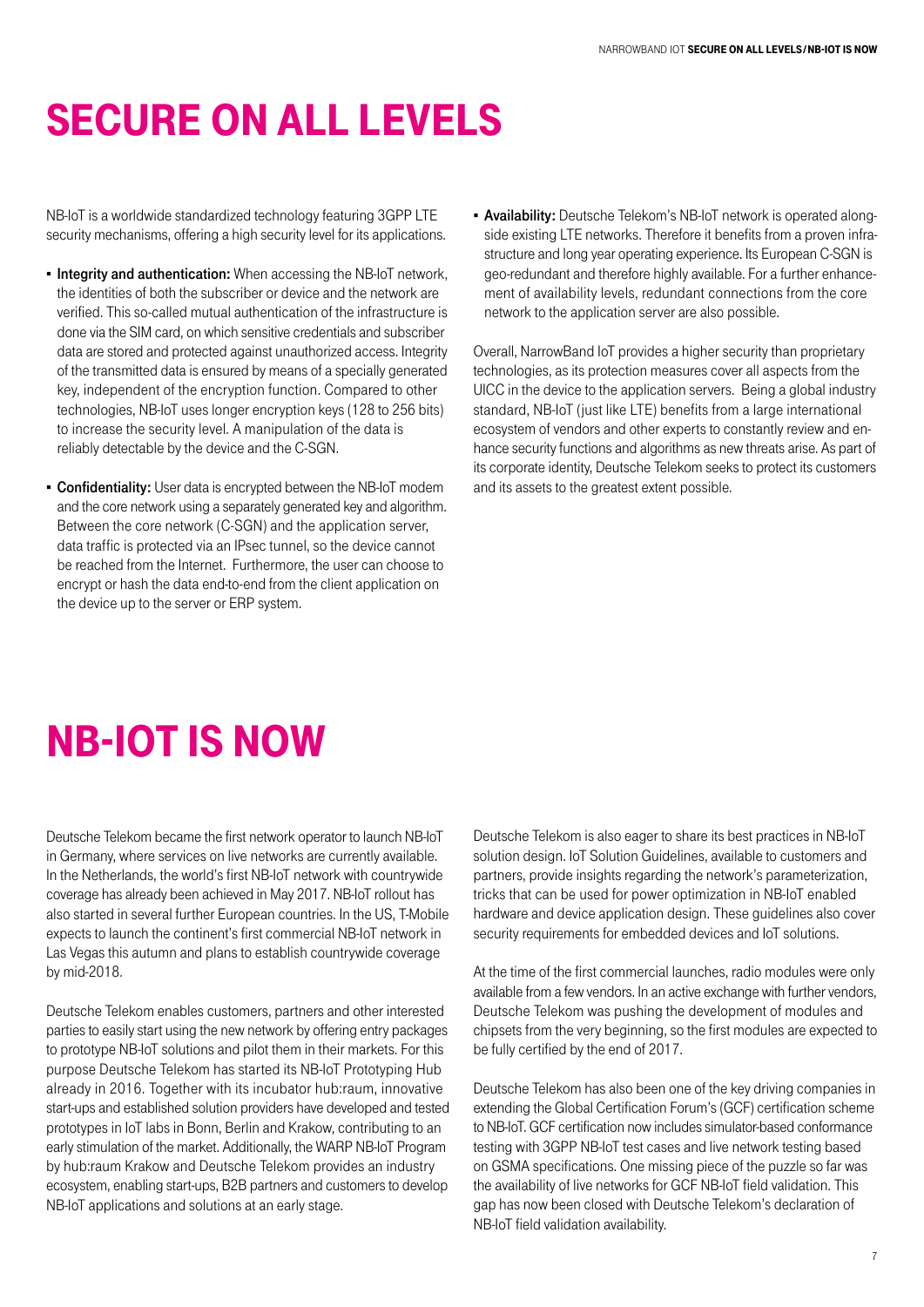## NB-IOT Use CAses

There are many use cases perfectly suited for NB-IoT, as the network supports a very wide range of applications. Notable examples can be found in utilities, logistics, industrial manufacturing, consumer and agriculture, as well as in the smart city and smart building field. By offering low costs, low power consumption and deep indoor coverage, NB-IoT addresses use cases and applications that previously could not be served efficiently by available networks and technologies. Now, enterprises will not only be able to increase the efficiency of existing IoT applications, but also tap into new markets and develop entirely new products and services.

### smART PARkINg

According to estimates, up to 30 % of traffic in cities is caused by drivers searching for a parking space. Smart Parking solutions like Deutsche Telekom's Park and Joy help drivers to save time and also enable municipalities to tackle the challenges of providing their inhabitants with enough parking spaces, which increases revenue and reduces traffic. Find – book – park – pay: According to this motto, Park and Joy supports drivers during the whole parking process. The IoT solution collects occupancy information while sensor fusion enables a reliable parking forecast of parking spaces in the city. Drivers can obtain this information through a Smartphone app. The first city to offer Park and Joy is Hamburg, where NB-IoT sensors will be installed throughout the city over the next years.

### sUPPly ChAIN mONITORINg

Every year smugglers traffic hundreds of tons of narcotics into the EU and US by sneaking them into third-party shipping containers. To stop this, Dutch startup Babbler developed a next-generation seal, aiming to fix the flawed security that allows this type of smuggling to happen. The solution provides early warning of integrity incidents, allowing for better risk analysis by customs and carriers. NB-IoT is well-suited for the difficult environments in harbors and on ships, where traditional technologies such as Wi-Fi or GSM fail due to power or connectivity constraints. In addition, global roaming will allow integrity data to be collected from any port or supply chain hub.

### smART sUBmeTeRINg

The remote reading of meters and submeters (heat, gas, water and electricity) creates greater convenience for property managers and households in residential buildings. The deep indoor coverage of NB-IoT allows the direct connection of the (sub-)meters without having to install and maintain local gateways. ista International GmbH, a German company providing intelligent submetering services, considers NB-IoT as a potential future technology to facilitate remote submeter reading in residential and commercial properties. The requirements towards intelligent submeter reading perfectly matches with NB-IoT's capabilities, as its low power consumption guarantees a maintenance-free operation for many years, submeters can be reliably connected even deep indoors and the expected overall cost per device is very low. On the contrary, low data rates are acceptable and mobility (as of seamless cell handover) is not needed.

 $((\gamma)$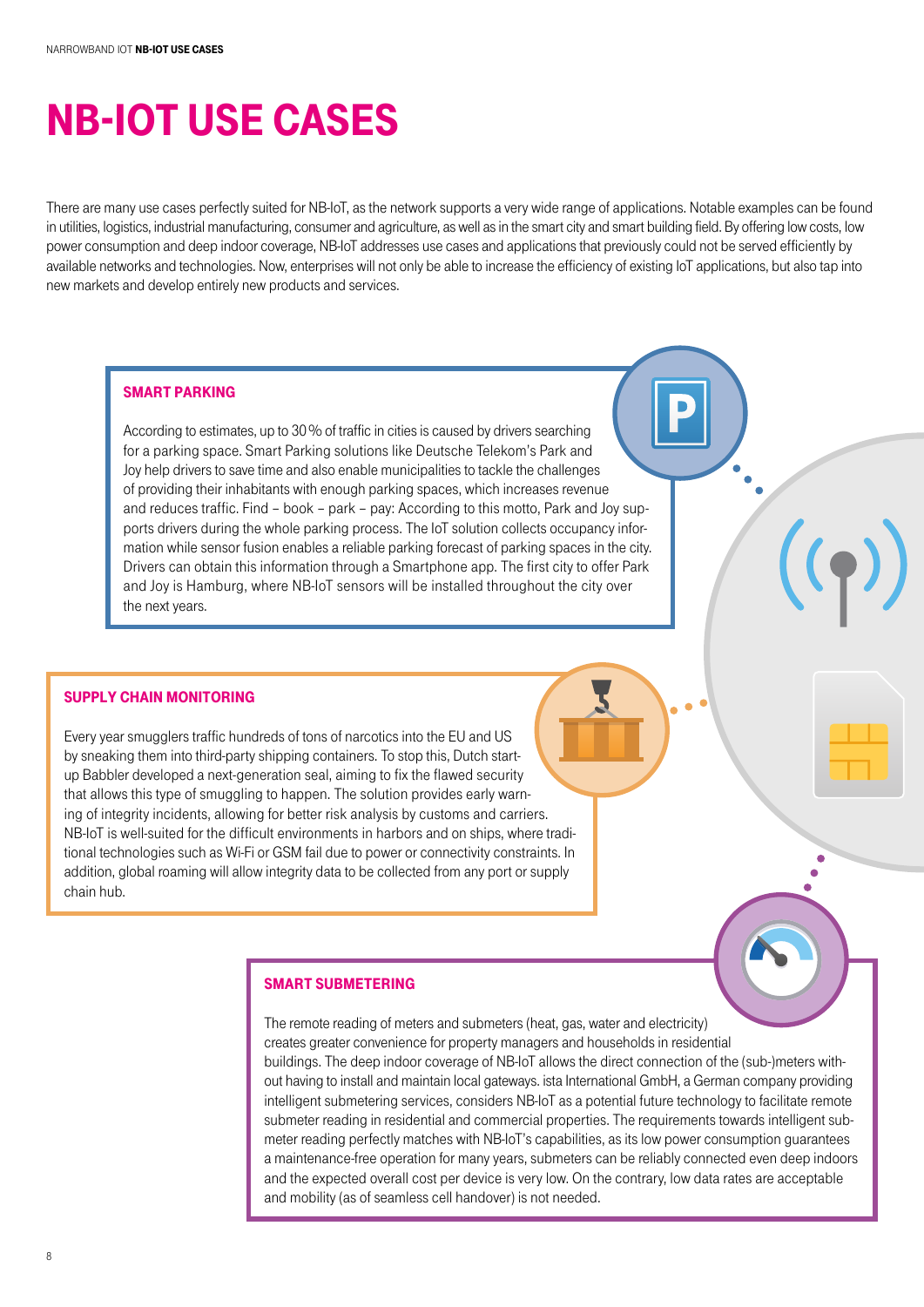### smART sTReeT lIghTINg

1111

. . . .

Connecting street lights to the NB-IoT network helps municipalities as well as highway authorities or operators of large shopping centers to increase the energy efficiency and to optimize the maintenance of their lighting network. In-depth grid management gives an accurate real-time feedback of any change occurring along the grid, reduces energy loss and offers advanced maintenance optimization tools. The IoT solution adapts to the existing street lighting infrastructure and uses an array of sensors and add-ons to suit the particular needs of every area. For example, inteliLIGHT, a solution by Romanian company Flashnet, ensures that the right amount of light is provided where and when needed. The solution can yield up to 35 % in energy savings and up to 80 % in reduced maintenance costs.

### RAIl AsseT mANAgemeNT

The development of rail asset management systems is being driven by the constantly increasing need for data. On the basis of the NB-IoT network, Dutch company Dual Inventive developed a value-for-money critical rail temperature monitor to help infrastructure managers to guarantee safe passage of trains. With this IoT solution, temperature data is captured and uploaded to a cloud platform. Railway managers can access this data via a mobile app to analyze data and configure alarms to enhance their maintenance processes. These improvements, in turn, help to achieve greater reliability on the railway network.

### smART WAsTe mANAgemeNT

Most cities provide waste disposal – regardless of whether it is private or commercial waste – on a fixed schedule. Intelligent waste management is, however, geared to the principle of emptying garbage bins whenever they are full. Sensors measure the fill level of each garbage bin and send this data via NB-IoT to a cloud server for data analysis and calculation of

the most efficient route. Collection route optimization helps to significantly reduce logistics costs for garbage trucks and fuel. For business customers in particular, the model also pays dividends: they can pay based on the accumulated garbage and no longer have an overflowing garbage bin. The model also encourages a greater environmental awareness. Eco Mobile from Zagreb, Croatia, specializes in the development, production and implementation of advanced IoT solutions for innovative waste management.

### **AIR QUALITY MONITORING**

Air pollution is a ubiquitous and complex exposure affecting our environment as well as populations all over the world. To understand and prevent air pollution, preserving health and contributing to the fight against climate change, it is essential to monitor air quality not only in the industrial sector but also in public. This enables early detection of pollutants and consequently timely planning of appropriate measures, thus increasing the quality of life in urban areas. Using the NB-IoT network, RadGreen, an Israeli company participating at the Deutsche Telekom NB-IoT Prototyping Hub, has successfully implemented their system in the city of Patras, Greece. Besides air quality it also measures noise and radiation, making it a perfect example of the advanced use of environmental data for the effective monitoring and control of cities and buildings.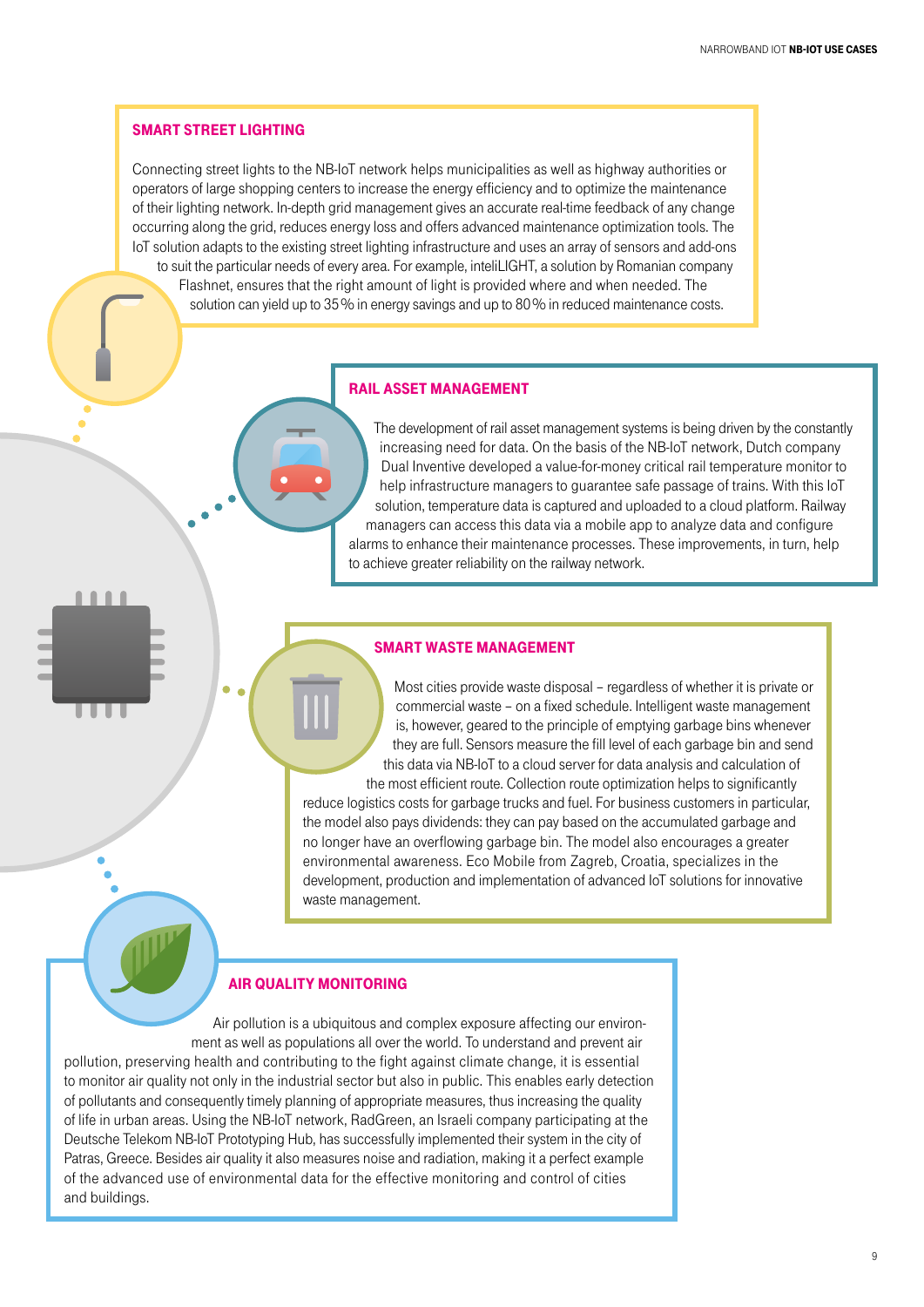## **OUTLOOK**

The commercial introduction of new, standardized and cost-effective NB-IoT services comes on the heels of Deutsche Telekom's NB-IoT network expansion across its markets. Moreover, only one year after its standardization in 2016, ready-to-use NB-IoT devices are currently being developed and tested. This includes both existing devices based on other LPWA technologies now being adapted to NB-IoT, as well as new hardware products for novel use cases and business models.

Moreover, a new release of the 3GPP specification (Release 14) has been published in June 2017. Most notably, it supports single-cell multicast, enhanced device positioning, reduced latency and improved power consumption (14 dBm output power reduction to enable further module cost savings), among other technical enhancements. The technical specifications of Release 14 will be gradually integrated into network components, chipsets and modules according to their usual development cycles, which

will further improve the NB-IoT technology. Going forward, 2018's Release 15 will include enhancements for further battery consumption minimization. To support and drive the NB-IoT evolution, which will also include international roaming, Deutsche Telekom is in intensive exchange with suppliers and customers and is working alongside standardization bodies such as 3GPP and GSMA.

Looking further into the future, NB-IoT can be regarded as a precursor for 5G and will be an important part of the 5G technologies. With its virtualized core networks already implemented at Deutsche Telekom, it is reality today. Specifically for massive IoT applications NB-IoT is a crucial technological innovation that unlocks the door for the next generation of IoT architectures and services, and already provides meaningful indications for future value creation opportunities.

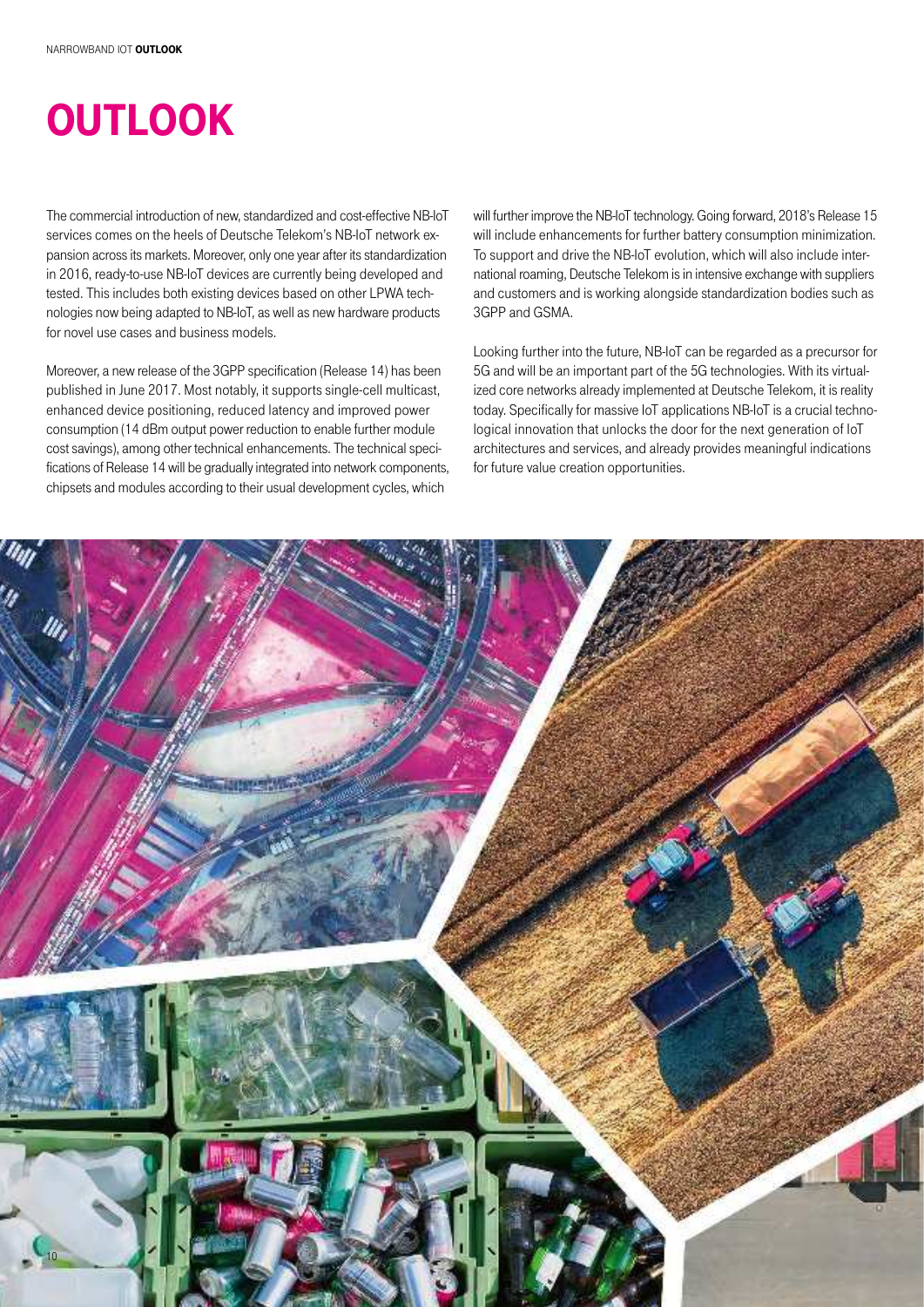## **GLOSSARY**

| 2G/3G/4G/5G      | 3GPP mobile telecommunication      | eSIM         | Embedded Subscriber Identity Module      | LTE.        | Long Term Evolution (4G)             |
|------------------|------------------------------------|--------------|------------------------------------------|-------------|--------------------------------------|
|                  | standard generations               | eUICC        | embedded Universal Integrated Curcuit    | LTE-M       | LTE for Machine-Type Communications  |
| 3GPP             | 3rd Generation Partnership Project |              | Card (SIM)                               |             | (LTE Cat-M1, eMTC)                   |
| B <sub>2</sub> B | Business-to-Business               | <b>GCF</b>   | Global Certification Forum               | M2M         | Machine-to-Machine                   |
| <b>BoM</b>       | <b>Bill of Materials</b>           | <b>GSM</b>   | Global System for Mobile                 | <b>MFF</b>  | M <sub>2</sub> M Form Factor         |
| СE               | Coverage Enhancement               |              | Communications (2G)                      | <b>MNO</b>  | Mobile Network Operator              |
| <b>COAP</b>      | Constrained Application Protocol   | <b>GSMA</b>  | GSM Alliance, of which Deutsche          | MQTT(-SN)   | Message Queue Telemetry Transport    |
| C-SGN            | Cellular Serving Gateway Node      |              | Telekom is a member                      |             | (-Sensor Networks)                   |
|                  | (combined 3GPP core network,       | HTTP(S)      | Hypertext Transfer Protocol (Secure)     | NB-IoT      | NarrowBand Internet of Things        |
|                  | especially for NB-IoT)             | <b>IMSI</b>  | International Mobile Subscriber Identity |             | (LTE Cat-NB1)                        |
| dB(m)            | Decibel (milliwatt)                | intra-RAT    | intra Radio Access Technology            | <b>NIDD</b> | Non-IP Data Delivery                 |
| <b>DoNAS</b>     | Data over Non-Access Stratum       | loT          | Internet of Things                       | <b>PSM</b>  | Power Saving Mode                    |
| eDRX             | extended Discontinuous Reception   | IP/IPv4/IPv6 | Internet Protocol / Internet Protocol    | <b>SIM</b>  | Subscriber Identity Module           |
| eMTC             | Enhanced Machine-Type              |              | version 4 / Internet Protocol version 6  | <b>TAU</b>  | Tracking Area Update                 |
|                  | Communications                     | <b>IPsec</b> | Internet Protocol Security               | <b>TCP</b>  | <b>Transmission Control Protocol</b> |
| <b>ERP</b>       | Enterprise Resource Planning       | LPWA         | Low Power Wide Area                      | <b>UDP</b>  | User Data Protocol                   |